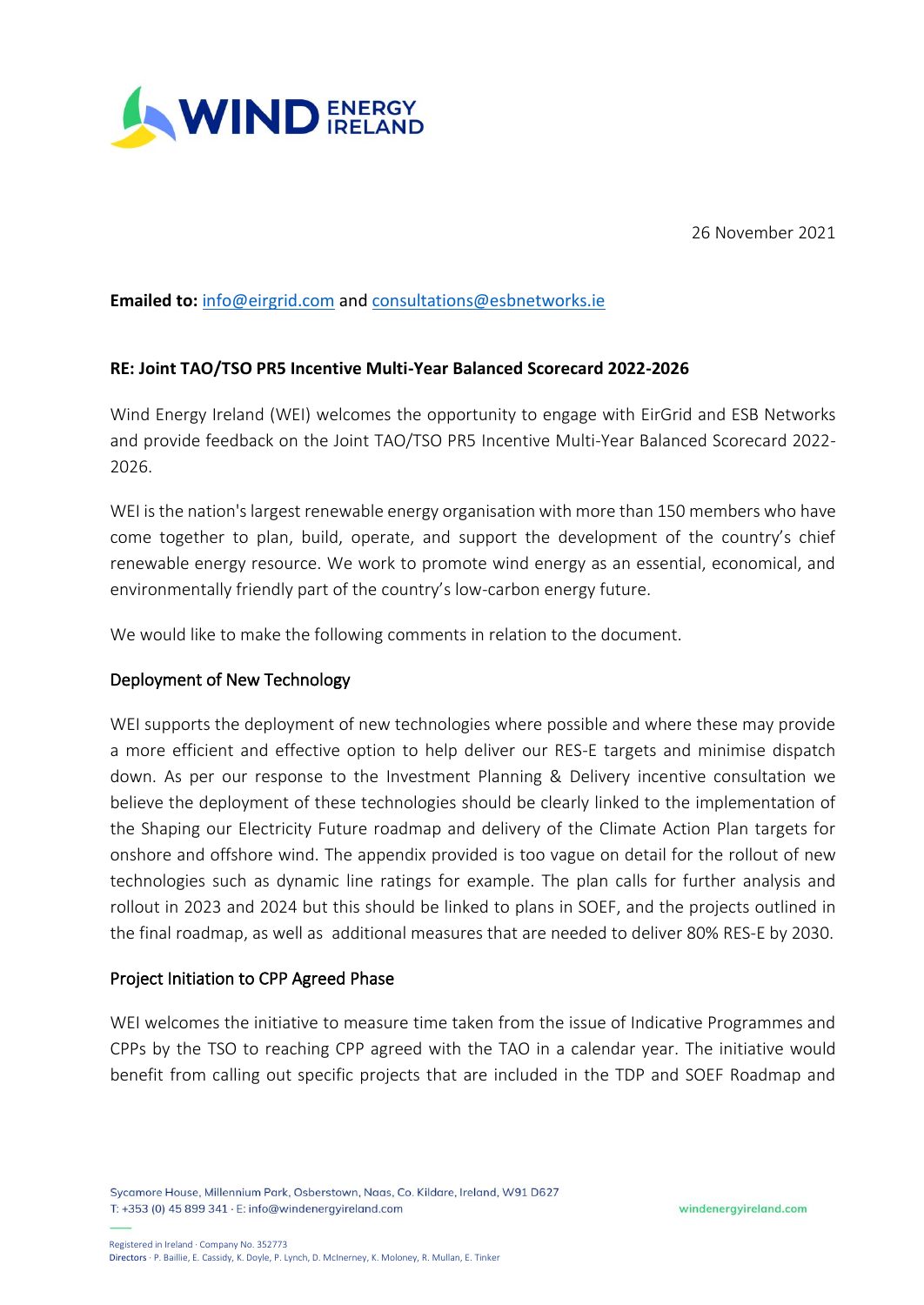

having specific targets for these in the relevant years that TAO and TSO could then be assessed against. We would also query as to how meeting as low as 50% of a target could be deemed "acceptable", especially given this wouldn't include projects that can be discounted from targets if they are deferred or delayed due to circumstances outside of the control of either the TSO or TAO. The number of projects that are chosen per year for the metric (25) should be increased to take into account all TDP projects, and more recent SOEF projects and new connection projects.

### Joint Process Improvement

Construction and energisation of contestably built assets will be a key component of meeting our renewable energy targets. While WEI acknowledges that there has been improvement in the design and construction review processes carried out by the TSO, DSO, and TAO, there are still areas for improvement. One particular area of concern is the parallel approach taken to design and construction review by the TSO and TAO on TSO connected projects. Our members have experience of numerous projects where multiple design and snag item logs are developed which can contain conflicts and contradictions leading to design and construction delays. The current process can also result in post construction design reviews even though the connecting party had been led to believe that all logs had been closed. It is WEI's view that the TSO and TAO should be incentivised to have a common design and construction quality review process and eliminate the potential for conflicts and contradictions which result in time delays and cost overruns.

### Asset and Programme Data Exchange

In relation to "Demonstration of acceptable Asset and Programme Data Exchange performance", we would ask for more information on this. A clear data exchange strategy is needed to facilitate energisation of connection assets. It is also important to know the asset health on the SO side at the point of connection.

### **Conclusion**

We thank EirGrid and ESB Networks for offering us the opportunity to provide feedback on the Joint TAO/TSO PR5 Incentive Multi-Year Balanced Scorecard 2022-2026. We are available to discuss any of these points at your convenience and we look forward to further engagement.

Yours sincerely,

Sycamore House, Millennium Park, Osberstown, Naas, Co. Kildare, Ireland, W91 D627 T: +353 (0) 45 899 341 · E: info@windenergyireland.com